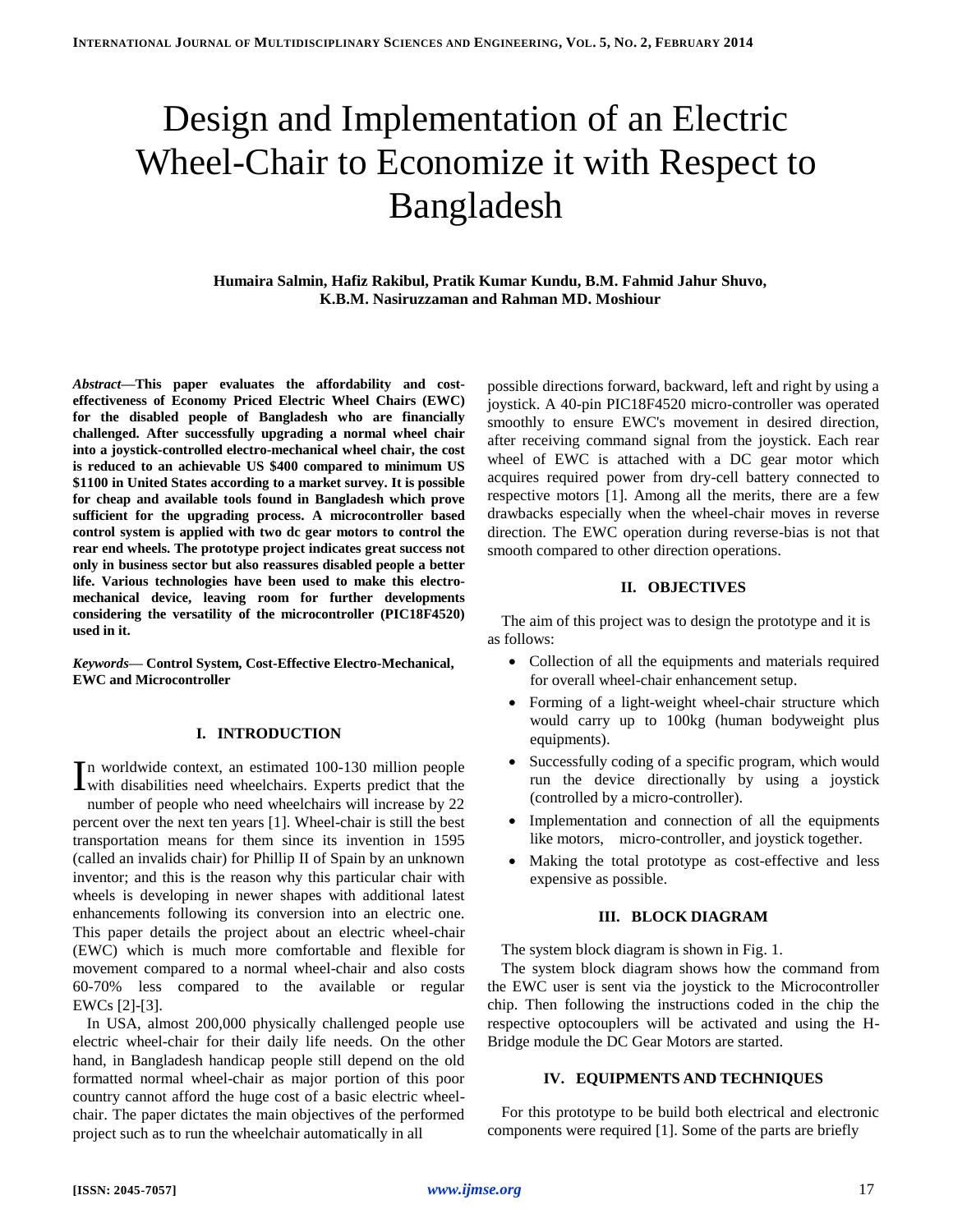

Fig. 1: Block diagram showing the flow of command in the EWC

#### described as follows [3]:

*DC gear motor:* it is a specific type of electrical motor that is designed to produce high torque while maintaining a low horsepower, or low speed motor output. Gear motors are commonly used in conveyor-belt drives, home appliances, in handicap and platform lifts, medical and laboratory equipments, machine tools, packaging machinery and printing presses. They reduce speed in a series of gears and in turn create more torque. So it is space-saving, reliable and durable, consumes low energy and has small vibrations to name a few advantages.

*PIC18F4520:* it is the type of micro-chip we needed because of its multi-purpose functionality. It is an 8-bit microcontroller of PIC18 family. This is a 40 pin Microcontroller consisting of 5 I/O ports. It is an advanced microcontroller consisting of 32 KB flash memory.

*MOSFET (Metal Oxide Semiconductor Field-Effect Transistor*): it is a common type of transistor in which charge carriers like electrons flow along a channel. It is a voltage controlled device and there is a very thin layer of silicon dioxide for insulation to prevent the current from flowing between the gate and channel. This channel is also known as the inversion layer. No gate current is required to maintain the inversion layer at the interface since the gate oxide blocks any carrier flow. MOSFETs are useful for high-speed switching applications and also in integrated circuits.

*BJT (Bipolar Junction Transistor):* consisting of three terminals, it is a current controlled device. It is used as current amplifiers and also as voltage amplifiers, besides being used as switches, buffers or impedance matching devices and regulators.

*Opto-coupler:* it is an opto-isolator, and it is a component that transfers electrical signals between two isolated circuits using light. Opto-couplers prevent high voltages from affecting the system receiving the signal. Commercially available optoisolators withstand input-to-output voltages up to 10 KV and voltage transients with speeds up to 10KV/µs. Common type of opto-couplers consists of an LED and a phototransistor in the same package. It is usually used for transmission of digital signals, but some techniques allow use with analog (proportional) signals.

*Joystick:* it is an input device consisting of a stick that pivots on a base and reports its angle or direction to the device it is controlling. It is also known as the control column. In order to communicate a full range of motion to the computer, a joystick needs to measure the position on two axes- the X axis (left to right) and the Y axis (up and down). Just as in basic geometry, the X-Y coordinates pinpoint the stick's position exactly.

*Voltage Regulator:* it is designed to automatically maintain a constant voltage level. A voltage regulator may be simple 'feed-forward' design or may include negative feedback control loops. It may use an electromechanical mechanism, or any electronic components. Depending on the design, it may be used to regulate one or more AC or DC voltages.

*Crystal oscillator:* it is an electronic oscillator circuit that uses the mechanical resonance of a vibrating crystal of piezoelectric material to create an electrical signal with a very precise frequency. This frequency is commonly used to keep track of time (as in quartz wristwatches), to provide a stable clock signal for digital integrated circuits, and also to stabilize frequencies for radio transmitters and receivers.

*Heat sink:* it is a passive heat exchanger that cools a device by dissipating heat into the surrounding medium. Heat sinks are used with high power semiconductor devices such as power transistors and optoelectronics such as lasers and light emitting diodes, where the heat dissipation ability of the basic device is insufficient to moderate its temperature.

## **V. DESIGN ALGORITHM**

In this design, two DC gear motor is connected between two H-Bridge module. The triggering pulse comes to the MOSFET of H-Bridge from MCU's Port D through Opto-coupler [1]- [2]. Opto-coupler is used to isolate the MCU unit from H-Bridge module. The power is connected to the H-Bridge module through another power MOSFET which is used as a switch. This switch is triggered by MCU's controlling signal coming from Port C2 pin which has a special function of CCP (Capture/Compare/PWM) thus regulating the power of the motor. Here an Analog joystick, the input device, is connected to Port B.

Two-axis analog joystick has two potentiometers. So based on this potentiometer's different values MCU take different actions. Joystick signals which are basically potentiometer's value go to the MCU for processing. Potentiometer's value lies between 0-255 since 8bit signal is used as input.

When both axis value is in neutral position then MCU gives no triggering signal to H Bridge so the motors remain idle.

When X-axis is in neutral position  $(70 < x < 140)$  and value of Y-axis is greater than  $140(y>140)$  then MCU triggers signal through Opto-coupler resulting both motors to rotate in clockwise direction.

When X-axis is in neutral position  $(70 < x < 140)$  and value of Y-axis is less than  $70(y<70)$  then MCU triggers signal and both motors rotates in counter-clockwise direction.

When Y-axis is in neutral position  $(70 < y < 140)$  and value of X-axis is greater than 140 then the MCU triggers signal through Opto-coupler resulting in motor 1 rotating in clockwise direction and motor 2 rotating in counter-clockwise direction.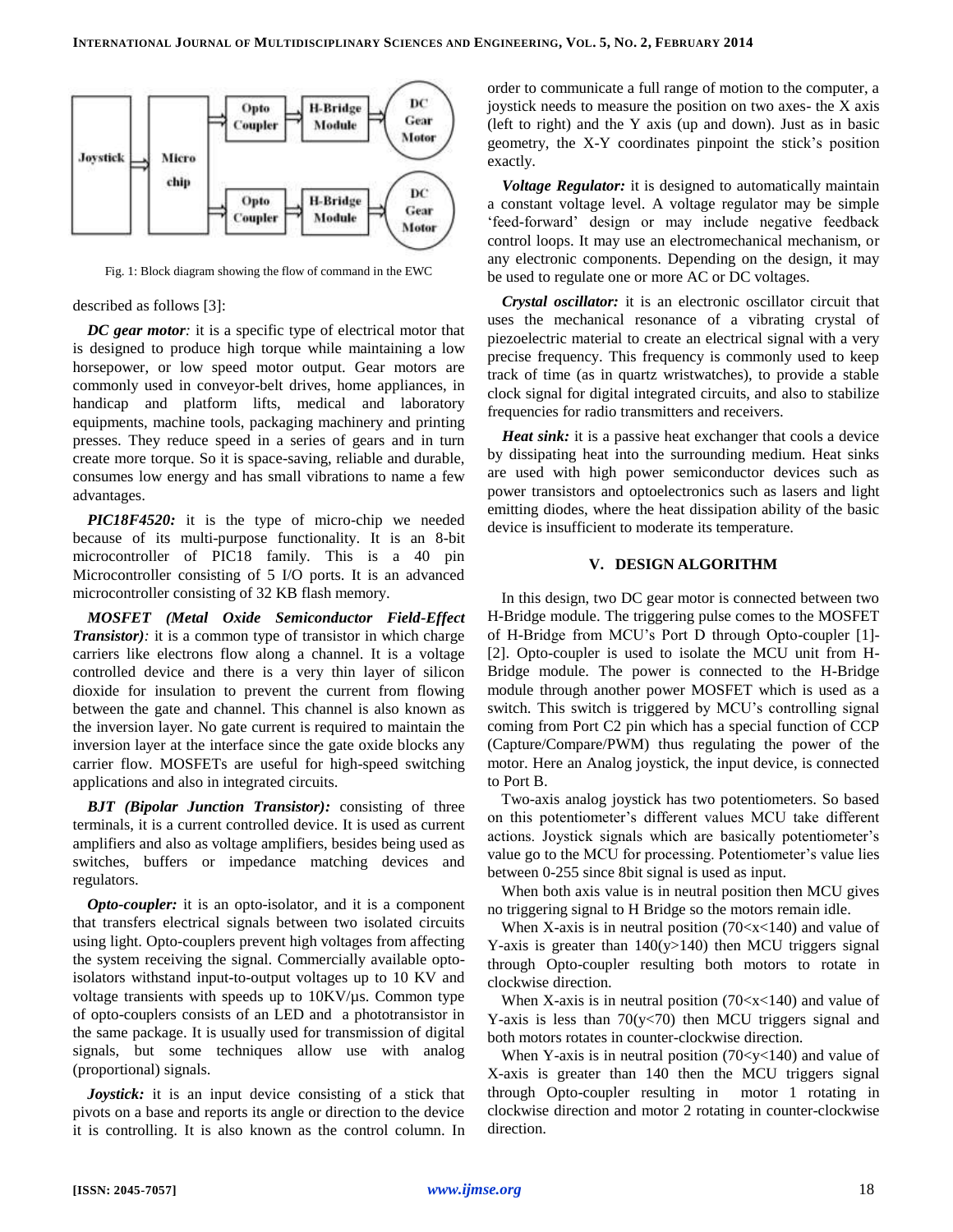When Y-axis is in neutral position  $(70 < y < 140)$  and value of X-axis is less than 70 then motor 2 will rotate in clockwise direction and motor 1 will rotate in opposite direction.



Fig. 2: Flow Chart of the instructions given to the microcontroller

The notations used in the flow diagram are given below:

- (A) 140<x, 70<y<140
- (B) x<70,70<y<140
- (C) 70<x<140, 70<y<140
- (M) Microcontroller unit, MCU
- (D) 70<x<140y>140
- (E) 70<x<140, y<70
- (H) H-Bridge Module
- (I) Motor Idle
- (O) Opto coupler
- (P) Motor 1 (+) ve, Motor 2 (-) ve
- (Q) Motor  $1(-)$  ve, Motor  $2 (+)$  ve
- (R) Motor 1, 2 (+) ve
- (S) Motor 1, 2 (-) ve

The flow chart shows how the Microcontroller unit is programmed and the instructions that it can follow. It also depicts the decisions that must be made by the microcontroller when commands are passed from the joystick to it. The motor bi-directional movement is controlled by these instructions.

## **VI. PROGRAMMING PROCEDURE**

PICKit2 Burner is a USB in-circuit programmer and it can be used to program most of the PIC microcontrollers. It simply consists of a PIC18F2550 and a couple of passive components such as resistors, capacitors, LEDs etc. The programmer uses a firmware only USB driver and there is no need of a special USB controller. Using PICKit2 is easier and simpler. It just needs one step to finish the process which is to connect the PIC with computer and the microcontroller, then program it. PICKit2 has been designed with following capabilities and features:

- It works under multiple platforms. Linux, Mac OS X and Windows are tested.
- Its speed for the programming is up to 5kBytes/sec.
- Its option is supported to the targets with low clock speed.

PICKit2 software is used to burn/download HEX file to desired MCU. The procedure is being illustrated next.



(a)



(b)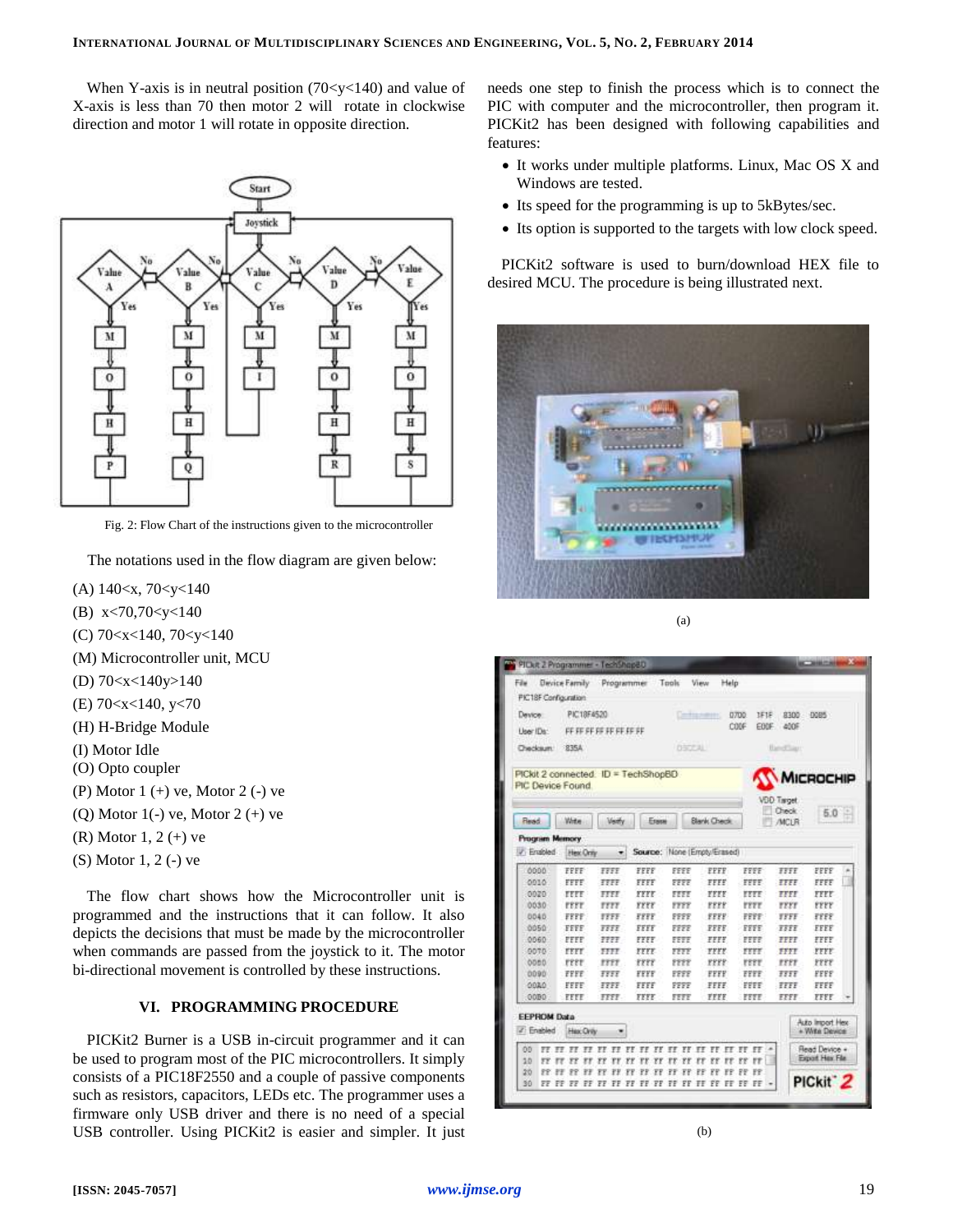| Edw                  | <b>Device Family</b>                                            | Programmer                     |                                      | Tools                       | <b>View</b><br>Help             |                       |                    |                                           |
|----------------------|-----------------------------------------------------------------|--------------------------------|--------------------------------------|-----------------------------|---------------------------------|-----------------------|--------------------|-------------------------------------------|
|                      | <b>Import Hey</b>                                               |                                |                                      |                             | Chi+!                           |                       |                    |                                           |
|                      | Export Hex                                                      |                                |                                      |                             | CelaE                           | ь<br>住作               | 8300               | 0085                                      |
|                      | 1 C:\User\Hp\Desktop\test\UNTITLEDJHEX                          |                                |                                      |                             | $Ceri-1$                        | EDDF                  | ADDF               |                                           |
|                      | 2 CAUsers\Hp\Desktop\leit1\MV1.HEX                              |                                |                                      |                             | $Chrl+2$                        |                       | <b>Carroll See</b> |                                           |
| Exit                 |                                                                 |                                |                                      |                             | $Cut-0$                         |                       |                    |                                           |
|                      | <b>VTHOWAY WITCHINFERMATIONAL TYPESTIM</b><br>PIC Device Found. |                                | <b><i>COMMENTARY PRODUCED IN</i></b> |                             |                                 |                       |                    | MICROCHIP                                 |
|                      |                                                                 |                                |                                      |                             |                                 |                       | <b>VOD Target</b>  |                                           |
|                      |                                                                 |                                |                                      |                             |                                 |                       | 1 Check            | $5.0 -$                                   |
| Read                 | With                                                            | <b>Week</b>                    | Erase                                |                             | Bank Check                      |                       | <b>/MCLR</b>       |                                           |
|                      | <b>Program Manory</b>                                           |                                |                                      |                             |                                 |                       |                    |                                           |
| Ensbied              | Hen Civily                                                      |                                |                                      |                             | Source: None (Empty/Erased)     |                       |                    |                                           |
| 0000                 | EVEY                                                            | FFFF                           | FFFF                                 | <b>FFEE</b>                 | <b>FPFT</b>                     | 3999                  | FFFF               | <b>FFFF</b>                               |
| 0010                 | FFFF                                                            | FFFF                           | PPPF                                 | PPPP                        | FFFE                            | <b>FFFF</b>           | FFFE               | a<br>TEEE                                 |
| 0020                 | <b>FFFF</b>                                                     | TTTT.                          | 7777                                 | 7777                        | <b>FFTT</b>                     | TTT                   | <b>FFFF</b>        | FFFF                                      |
| 0030                 | FFFF                                                            | TTTY                           | FFFY                                 | TTTT                        | <b>FFFT</b>                     | <b>YFFY</b>           | rrrr               | <b>YFFT</b>                               |
| 0040                 | EFFF                                                            | FFFF                           | 3889                                 | <b>YFFF</b>                 | FFFF                            | FFFF                  | <b>FFFF</b>        | FFFF                                      |
| 0050                 | FFFF                                                            | FEFF                           | FFEE                                 | FFFF                        | FFFF                            | FFFF                  | FFEF               | FFFF                                      |
| 0040                 | 7777                                                            | 7777                           | FFFF.                                | TTTY                        | 7777                            | TTT                   | TTIT               | TTTT                                      |
| 0070                 | FFFF                                                            | <b>TITY</b>                    | FFFF.                                | 5577                        | <b>FITT</b>                     | <b>FITE</b>           | rrrr               | <b>TEYE</b>                               |
| 0060                 | FFFF                                                            | 3999                           | PPPF:                                | <b>FFFF</b>                 | rrrr                            | 3999                  | <b>FFEE</b>        | <b>YFFF</b>                               |
| 0090                 | FFFF                                                            | FFFF                           | FFFF:                                | FFFF                        | FFFF                            | FFFF                  | FFFF               | FEFE                                      |
| 0040                 | <b>FTFF</b>                                                     | TTTF.                          | mm                                   | 7777                        | 7777                            | FFFF                  | <b>TTTT</b>        | rrr                                       |
| <b>OCBD</b>          | FFFF                                                            | TTTY                           | TTTY                                 | TTTT                        | <b>YYYY</b>                     | <b>FFFF</b>           | rrer               | TYPE                                      |
| <b>EEPROM Data</b>   |                                                                 |                                |                                      |                             |                                 |                       |                    |                                           |
| <b>IV: Enabled</b>   | Hee Only.                                                       | ۰                              |                                      |                             |                                 |                       |                    | <b>Auto lingoit Hex</b><br>- Write Device |
| aa<br>π              |                                                                 |                                |                                      |                             |                                 | FF 37 TF 37           |                    | Read Device +                             |
|                      | FF.<br>Υř<br>rr                                                 | <b>FF</b><br>٢F<br>FF FF<br>FF | FF<br>ŦF<br>$-17$<br>38<br>Ħ         | řΕ<br>TT.<br>FF FF FF FF FF | ż<br>rr<br>FE <sup>*</sup><br>۴ | FF.<br>YF<br>FF FF FF |                    | Fainot Hay File                           |
| 10<br>Ξř<br>20<br>FF | <b>FF</b><br>27                                                 |                                |                                      |                             |                                 |                       |                    |                                           |

| FF FF FF FF FF FF FF FF<br>3620<br><b>Programming Successful.</b> |                                                                                                                                                                                                                                                                             | <b>DISTURBS</b>                                                                                    |                                                                                                              | CODE<br><b>EDOF</b>                                                                                                         | 4009                                                                                               |                                                                                            |                                                                                                                                              |
|-------------------------------------------------------------------|-----------------------------------------------------------------------------------------------------------------------------------------------------------------------------------------------------------------------------------------------------------------------------|----------------------------------------------------------------------------------------------------|--------------------------------------------------------------------------------------------------------------|-----------------------------------------------------------------------------------------------------------------------------|----------------------------------------------------------------------------------------------------|--------------------------------------------------------------------------------------------|----------------------------------------------------------------------------------------------------------------------------------------------|
|                                                                   |                                                                                                                                                                                                                                                                             |                                                                                                    |                                                                                                              |                                                                                                                             |                                                                                                    |                                                                                            |                                                                                                                                              |
|                                                                   |                                                                                                                                                                                                                                                                             |                                                                                                    |                                                                                                              |                                                                                                                             |                                                                                                    |                                                                                            |                                                                                                                                              |
|                                                                   |                                                                                                                                                                                                                                                                             |                                                                                                    |                                                                                                              |                                                                                                                             |                                                                                                    | <b>MICROCHIP</b>                                                                           |                                                                                                                                              |
|                                                                   |                                                                                                                                                                                                                                                                             |                                                                                                    |                                                                                                              |                                                                                                                             | <b>VOD-Target</b>                                                                                  |                                                                                            |                                                                                                                                              |
| Wildler<br>- Verby                                                | $-$ Dese                                                                                                                                                                                                                                                                    |                                                                                                    | <b>Bank Chack</b>                                                                                            |                                                                                                                             | <b>Check</b><br><b>JIMCLES</b>                                                                     | 6.0                                                                                        |                                                                                                                                              |
|                                                                   |                                                                                                                                                                                                                                                                             |                                                                                                    |                                                                                                              |                                                                                                                             |                                                                                                    |                                                                                            |                                                                                                                                              |
| ۰                                                                 |                                                                                                                                                                                                                                                                             |                                                                                                    |                                                                                                              |                                                                                                                             |                                                                                                    |                                                                                            |                                                                                                                                              |
| <b>F000</b>                                                       | <b>TTET</b>                                                                                                                                                                                                                                                                 | FFFF                                                                                               | 6801                                                                                                         | <b>EE01</b>                                                                                                                 | 48.08                                                                                              | <b>OEFE</b>                                                                                | ۰                                                                                                                                            |
| <b>PODD</b>                                                       | a type:                                                                                                                                                                                                                                                                     | EF83                                                                                               | PD50                                                                                                         | 83.04                                                                                                                       | eggs.                                                                                              | 63.03.                                                                                     | n                                                                                                                                            |
|                                                                   |                                                                                                                                                                                                                                                                             |                                                                                                    |                                                                                                              |                                                                                                                             |                                                                                                    |                                                                                            |                                                                                                                                              |
|                                                                   |                                                                                                                                                                                                                                                                             |                                                                                                    |                                                                                                              |                                                                                                                             |                                                                                                    |                                                                                            |                                                                                                                                              |
|                                                                   |                                                                                                                                                                                                                                                                             |                                                                                                    |                                                                                                              |                                                                                                                             |                                                                                                    |                                                                                            |                                                                                                                                              |
|                                                                   |                                                                                                                                                                                                                                                                             |                                                                                                    |                                                                                                              |                                                                                                                             |                                                                                                    |                                                                                            |                                                                                                                                              |
|                                                                   |                                                                                                                                                                                                                                                                             |                                                                                                    |                                                                                                              |                                                                                                                             |                                                                                                    |                                                                                            |                                                                                                                                              |
|                                                                   |                                                                                                                                                                                                                                                                             |                                                                                                    |                                                                                                              |                                                                                                                             |                                                                                                    |                                                                                            |                                                                                                                                              |
|                                                                   |                                                                                                                                                                                                                                                                             |                                                                                                    |                                                                                                              |                                                                                                                             |                                                                                                    |                                                                                            |                                                                                                                                              |
|                                                                   |                                                                                                                                                                                                                                                                             |                                                                                                    |                                                                                                              |                                                                                                                             |                                                                                                    |                                                                                            |                                                                                                                                              |
|                                                                   |                                                                                                                                                                                                                                                                             |                                                                                                    |                                                                                                              |                                                                                                                             |                                                                                                    |                                                                                            |                                                                                                                                              |
|                                                                   | <b>Presentant Mosseury</b><br><b>Has Cirks</b><br>EFDE<br>8093<br>9600<br>5004<br>GIRD<br><b><i><u>anne</u></i></b><br>0005<br>6306<br>海川白斯<br><b>ARDA</b><br>9600<br>5004<br>NATIO.<br>製品のの<br>道具表生<br>9885<br>化学所に<br><b>RISS</b><br><b>GEOD</b><br>Deak.<br>出記の名<br>能力解剖 | B4DE<br><b>GEOS</b><br>DE OA<br><b>HEDS</b><br>E003<br><b>noos</b><br>9895<br>日数文庫<br>方面立方<br>FDOD | 0600<br><b>REDD</b><br>DEDE<br><b>SCOUTIS</b><br>5065<br><b>DESO</b><br>0893<br>有数が新<br><b>REDE</b><br>ORZIA | <b>OE/OS</b><br><b>DEES</b><br><b>BODS</b><br><b>VOGS:</b><br><b>BODE</b><br>EFER<br>DEFO:<br><b>DEMI</b><br>DEBS:<br>DES-4 | <b>CO23</b><br>nace<br>DOOS<br>5.000<br>D008<br>mond<br>1693<br><b>SCORA</b><br>ECRA<br><b>ATA</b> | 08:27<br>43,04<br>436.077<br>emicra<br>6005<br>0013<br>5500<br><b>POOR</b><br>P000<br>PODC | Sexence: C. Unaverlea/Desktoplasski/NTITLED.HEX.<br>4808<br><b>DEEA</b><br>-5008<br>4833<br>3,428<br>estor:<br>5208<br>08/12<br>7826<br>1832 |





(e)

Fig. 3: (a),(b),(c),(d),(e) Burning process of HEX files for microcontroller

## **VII. STRUCTURAL DESIGN**

A locally produced normal 'X' shaped foldable wheelchair was used to start as the basic infra structure of the prototype. The two front wheels of this wheelchair can be moved in any direction whether the rear wheels are moved or not by pushing them manually. It has manual braking lever.

The main components or parts of the bought wheelchair are the spindle, bearing, bushing, chain and sprocket.

- Spindle helps to rotate the back wheel on which the bearing and wheel is mounted.
- Bearing is a 'O' shaped structure which allows the shaft or spindle to rotate smoothly.
- Bushing is also 'O' in shape but its main purpose is to isolate vibration. It can be made of rubber or metal.
- The Chain is used to convey mechanical power from one position to another.
- The Sprocket is a toothed wheel which is used to transmit rotary motion in shafts. It is a simple, and reliable and efficient means of power transmission from motor to spindle or shaft.

Major change is done in this structural design. Instead of using common shaft, two modified Spindle is used in the EWC's wheels which are not connected. Available wheel chair in present market has got 6 inch long and 12 mm diameter's spindle in each rear wheel. But this design has got 12 inch 12 mm spindle. In EWC 4 bearings is used in each wheel. Two are 14 mm in diameter and two are 20 mm. The 14 mm bearing is used in pivot joint and 20 mm bearing is used in wheels. A Sprocket is mounted on the modified spindle.

This Sprocket is joined with chain which is connected with another smaller cassette that is mounted directly on motor shaft. Whenever the motor shaft rotates then the sprocket of rear spindle starts rotating and thus the wheel starts moving. In EWC the chain is used to transmit power to drive wheel from the dc gear motor. It consists of a series of short cylindrical rollers joined with each other by side links. In EWC the 'X' shaped rod is removed. An aluminum tray is soldered underneath the seat to mount the dc gear motor and battery. Two dry cell batteries are used for power. The control circuitry is placed underneath the seat which is covered in a box.

The joystick is mounted on the right handle of EWC. The power is coming from the battery which is distributed through wire. This wire goes to Control unit and is then connected to the motor. After completing the connection of the electromechanical equipments, the structure which is implemented in the wheel chair is given in Fig. 4.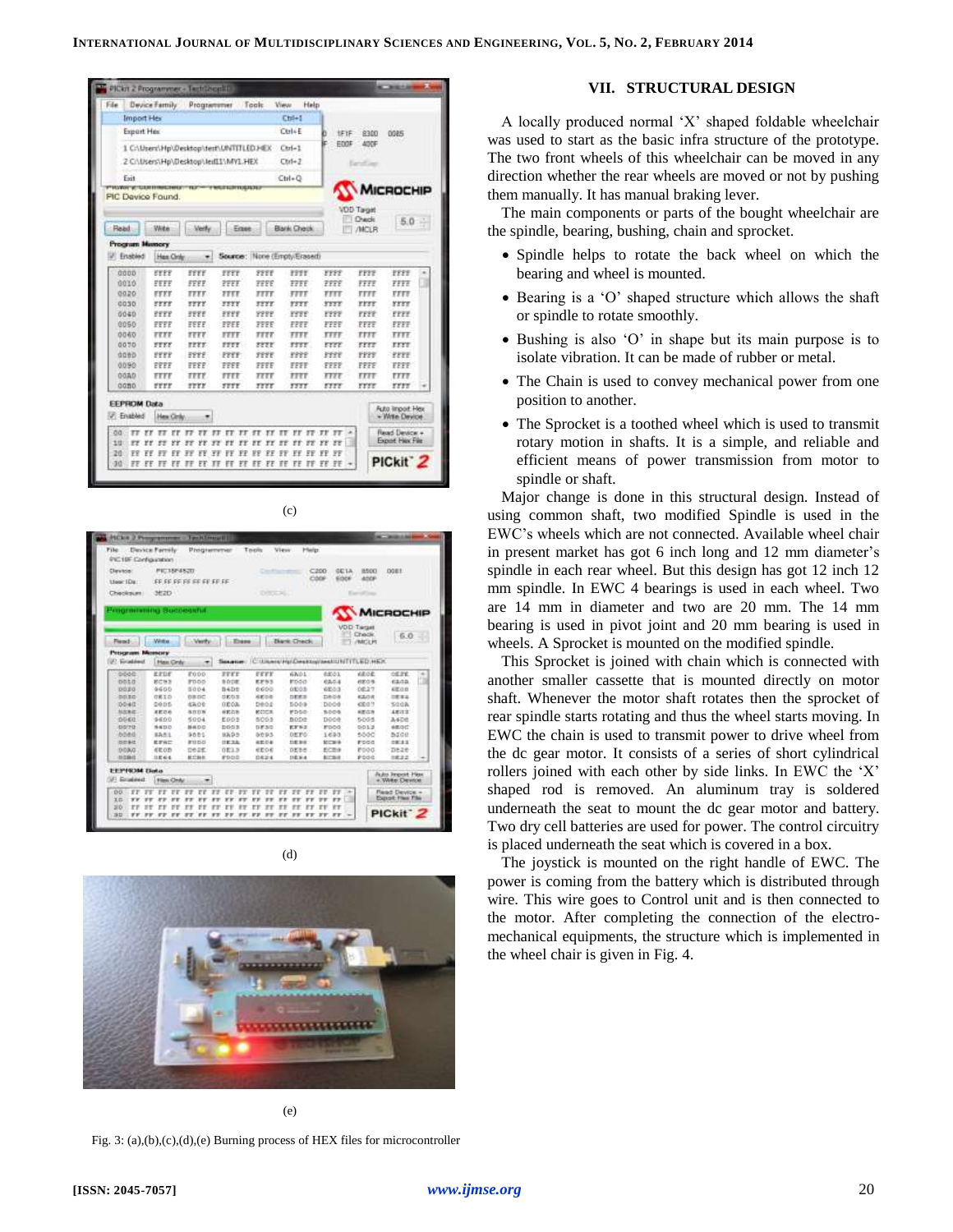

Fig. 4: Electro-mechanical structure parts consisting of Batteries, Motors, Joystick and Circuit Board

# **VIII. TECHNICAL SPECIFICATION**

Technical specifications of the wheel chair are given in Table 1:

TABLE 1 TECHNICAL SPECIFICATIONS OF THE PROTOTYPE

| <b>Parameters</b>    | <b>Value</b>    |
|----------------------|-----------------|
| <b>Battery</b>       | 2 X 12V, 30Ah   |
| Motor                | 2 X 24V DC Gear |
| Charging Time        | 7 Hours         |
| Max. Driving Speed   | Forward: 7km/h  |
|                      | Backward: 4km/h |
| Max. Weight Capacity | $120$ Kg        |
| Total Weight of EWC  | $41$ Kg         |

After thorough market research the mechanical devices were selected and trial and error testing was done to find the maximum weight capacity. The driving speeds were obtained by driving the EWC in different directions.

# **IX. COST OF MAKING EWC PROTOTYPE**

The components that were used and the services obtained, incurred an expense. The following Table 2 shows those charges of various equipments, and electromechanical devices. It also portrays the results obtained to justify the claim of reducing the price and hence economizing the EWC.

## **X. FINAL PROTOTYPE**

After successfully placing all parts into the EWC as shown in Fig. 5, the system works remarkably within expectations. The final prototype is shown in Fig. 6, which can successfully carry a disabled person with a body-weight of maximum 100 Kilograms (Kg).

TABLE 2 COST INCURRED TO BUILD THE EWC PROTOTYPE

| Parts              | Quantity       | <b>Unit Price</b> | <b>Subtotal</b> | <b>Subtotal</b> |
|--------------------|----------------|-------------------|-----------------|-----------------|
|                    |                | (BDT)             | (BDT)           | (USD)           |
| Normal             | 1              | 5,500             | 5,500           | 70.72           |
| Wheel Chair        |                |                   |                 |                 |
| DC Gear            | $\overline{c}$ | 7,500             | 15,000          | 192.87          |
| Motor              |                |                   |                 |                 |
| <b>Battery</b>     | $\overline{c}$ | 3,000             | 6,000           | 77.15           |
| <b>MCU</b>         | 1              | 250               | 250             | 3.21            |
| <b>MOSTET</b>      | 8              | 100               | 800             | 10.29           |
| Joystick           | 1              | 600               | 600             | 7.72            |
| Others             |                |                   | 600             | 7.72            |
| Mechanical         |                |                   | 2,240           | 28.80           |
| Equipments         |                |                   |                 |                 |
| Mechanic's         |                |                   | 1500            | 19.29           |
| fee                |                |                   |                 |                 |
| <b>Grand Total</b> |                |                   | 32,490          | 417.76          |



Fig. 5: All Equipments placed in wheel chair



Fig. 6: The completed prototype